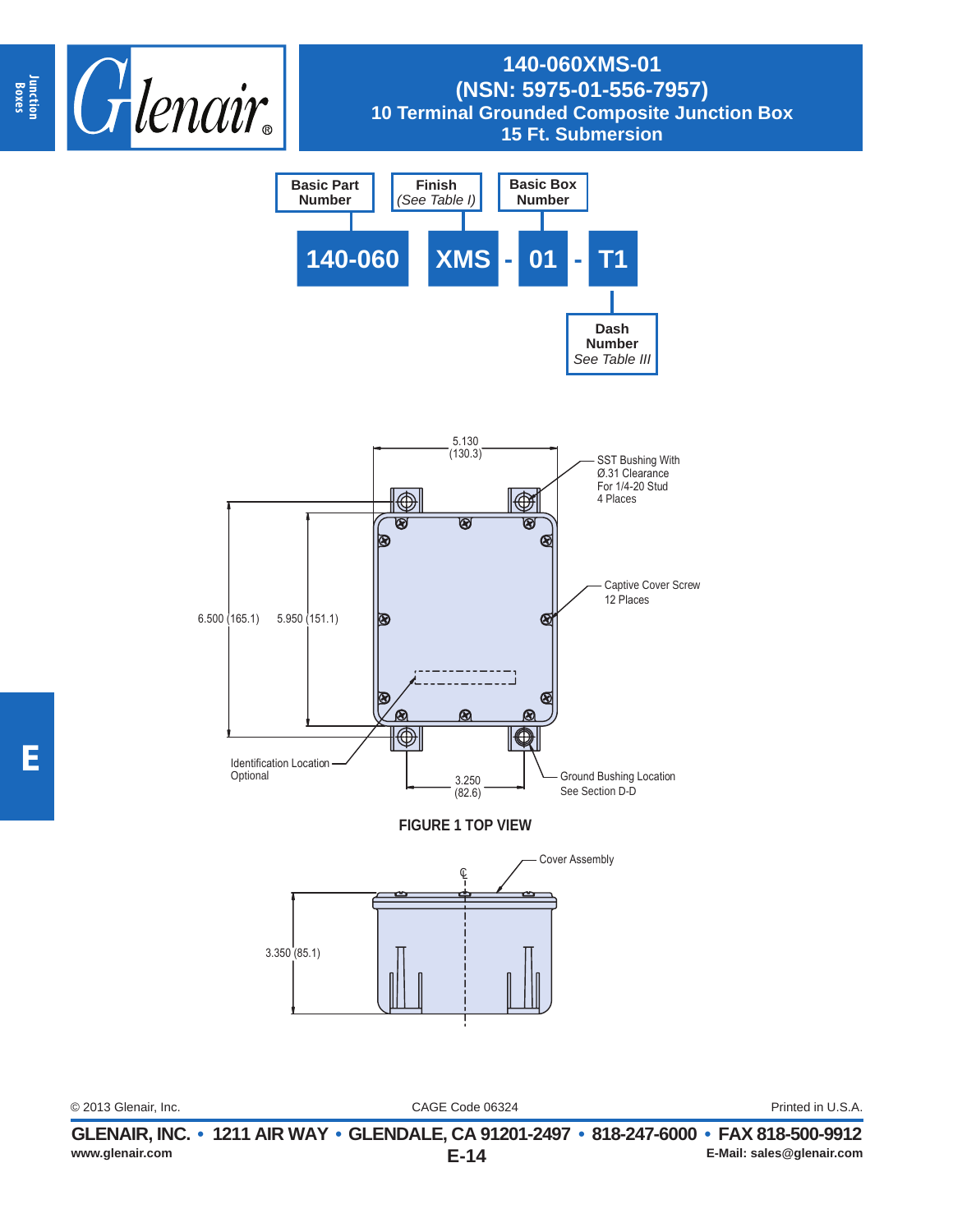**140-060XMS-01 (NSN: 5975-01-556-7957) 10 Terminal Grounded Composite Junction Box 15 Ft. Submersion**







**FIGURE 2**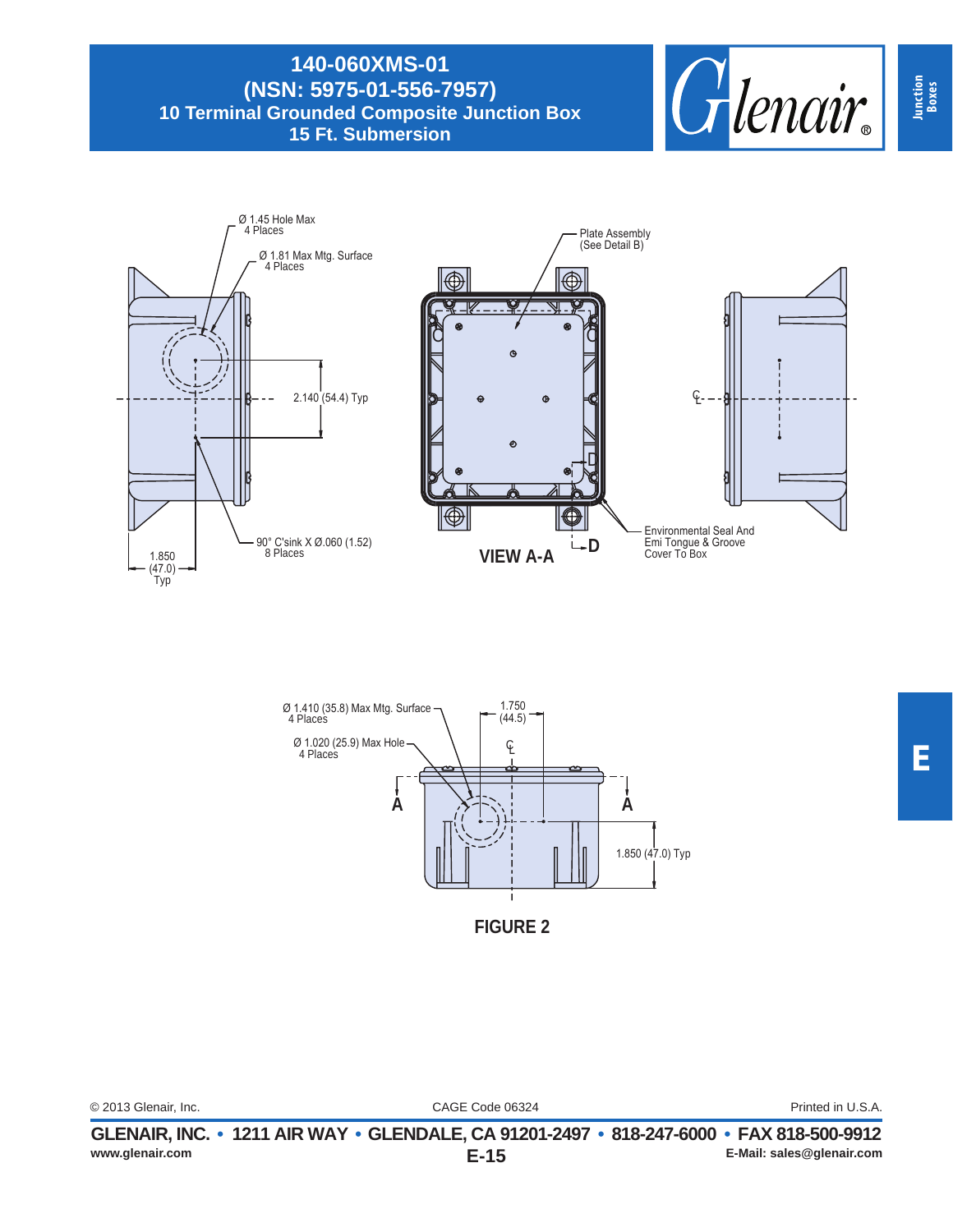

## **140-060XMS-01 (NSN: 5975-01-556-7957) Grounded Composite Junction Box 15 Ft. Submersion**



## **APPLICATION NOTES**

- 1. Assembly identified with manufacurer's code identification number (Glenair, part number and date code).
- 2. Color may be subject to fading, however UV exposure will not affect material physical properties.
- 3. Assembly is similar to symbol part numbers and require installation in accordance with NAVSEA drawing 803-6983506.
- 4. Material / Finish: Box, cover - Thermoplastic grey color/see Table I. Hardware - 316 SST/passivate. Seals and gaskets - Silicone/N.A. Mounting Plate - 300 series SST/passivate.
- 5. Metric dimensions (mm) are indicated in parentheses.

CAGE Code 06324 © 2013 Glenair, Inc. Printed in U.S.A.